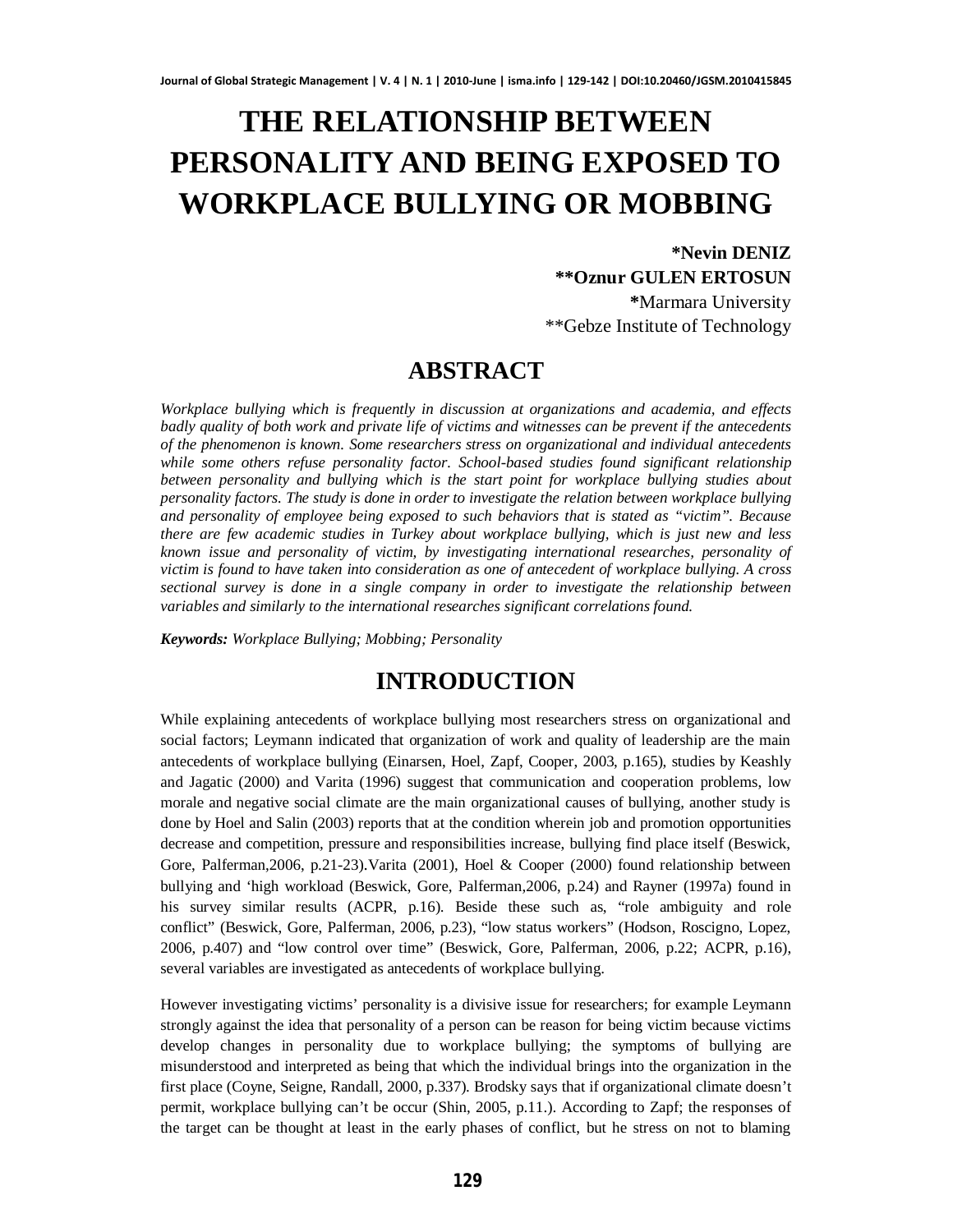victim (Salin, Ekonomi Och Samhalle, 2003, p.18).

Contrastly to these, school based bullying studies (e.g. Olweus, 1993) found victims' personality as an effective factor (Einarsen, Hoel, Zapf, Cooper, 2003, p.165), and Randall (1997) said that these results can be possible for adult bullying (Coyne, Seigne, Randall, 2000, p.337). According to Einarsen and others organizational factors naturally important (Einarsen, Hoel, Zapf, Cooper, 2003, p.165) but can't explain the whole of the picture without individual side (Rayner, Hoel, 1997, p.186). The experiences of being bullied which is a cognitive process of evaluation affected by both situational and personality variables (Matthiesen, Einarsen, 2001, p.470), hence personality of victim is investigated in this study.

Firstly, literature is reviewed , research model is structured in the light of the literature, personality is the independent variable , workplace bullying or mobbing is the dependent variable and demographic variables are investigated in the research model then hypothesis are developed. After main information about the subject is given and discussed their theoretical implications in the study, to find answer to the research question "Is there a significant relation between being exposed to workplace bullying and victim's personality", statistical analysis are done. Finally, research findings obtained, and then compared with recent researches.

# **WORKPLACE BULLYING AND PERSONALITY Workplace Bullying**

Heinz Leymann used the term "mobbing" for the first time to define specific type of aggressive behaviors such as hostile and unethical communication styles directed to one employee at the workplace According to him physical actions can be named as "workplace bullying" (Davenport, Schwartz, Eliot, 2000, p.14). However some of the researchers define two types of bullying behaviors: physical which contains physically pressure or assault their victims in some way; secondly psychological bullying that bullies use subtle, underhand strategies to undermine their victims, mentally or emotionally (Richards, Freeman, p.7).

Some researchers used the term mobbing to explain the phenomenon (like Leymann, Einarsen), some others define mobbing as a type of bullying (Tehrani, 2005, p.9), another approach to the terminology is that when the action occurs one-on-one, calls it bullying, harassment or abuse; but if it happen by the others participation then is defined as mobbing (Martin, 2001, p.31). In addition to these, like workplace aggression- Neuman & Baron, 2003 (Fox, 2005, p.439) and abusive disrespect-Hornstein, 1996 (Blase, 2002, p.674) different terms are used in the literature. Generally while European authors prefer the term bullying, Americans use both mobbing and bullying and Sweden has used victimization for the same phenomenon. Different terms are used in Turkey as well but mobbing is seen usually agreed for Turkish literature.

However workplace bullying (Westhues, 2006, p.1; Douglas, 2001, p.4) is used largely in the international studies and general idea accepting all terms synonym, in this study the way followed and workplace bullying is used to define the action.

The following definition of workplace bullying seems to be widely agreed upon (Einarsen et al., 2003, Einarsen, 2000; Einarsen and Skogstad, 1966; Leymann, 1993b; Zapf, 1999a) and it is accepted for this study: Bullying at work means; "…harassing, offending, socially excluding someone or negatively affecting someone's work tasks. In order for the label bullying (or mobbing) to be applied to a particular activity, interaction or process it has to occur repeatedly and regularly (e.g. weekly) and over a period of time (e.g. about six months). Bullying is an escalating process in the course of which the person confronted ends up in an inferior position and becomes the target of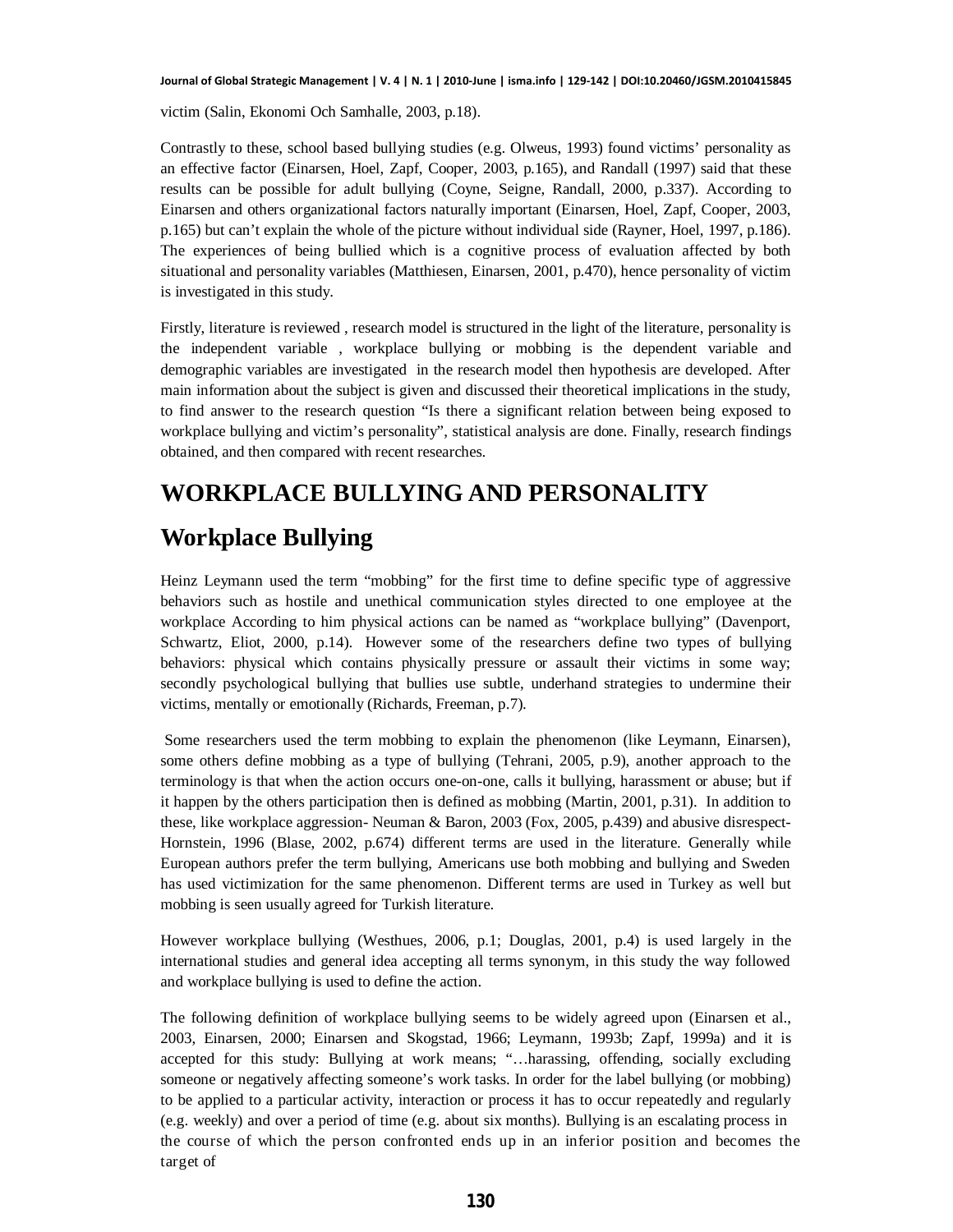systematic negative social acts. A conflict cannot be called bullying if the incident is an isolated event or if two parties of approximately equal 'strength' are in conflict" (Einarsen, Hoel, Zapf, Cooper, 2003, p.103).

## **Personality**

In spite of lack of universally accepted definition of personality (Ewen, 1998, p.1) most of investigators agree by the following definition; and it is the accepted definition for this study; "personality is a dynamic and organized set of characteristics possessed by a person that uniquely influences his or her cognitions, motivations, and behaviors in various situations. It can also be thought of a psychological construct- a complex abstraction that encompasses the person's unique genetic background (except in the case of identical twins) and learning history and the ways in which these factors influence his or her responses to various environments or situations. So many investigators regard the study of personality as primarily the scientific analysis of individual differences. That account for why and how people react uniquely, and often creatively, to various environmental or situational demands" (Rckyman, 2000, p.5-6).

## **Prevalence of Workplace Bullying**

A range of studies has reported that there is a higher prevalence of bullying in public administration, health, social work, teaching and prison officers (Irish Taskforce on the prevention of Workplace Bullying, 2001; Leymann, 1996) (ACPR, p.9) our sample is one of risk sectors.

**Direction of workplace bullying:** Researches on the prevalence of workplace mobbing showed that downward mobbing-mobbing by a supervisor against a subordinate – is the most prevalent (Vanderkerckhove, 2006, p.53), in the study 60% of those self-identifying as bullied reported one or more supervisors as the perpetrators and research found that bullying from supervisors is more hurtful than from co-workers (Keashly & Neuman,2005; Keashly, Neuman, & Burnazi,2004; Schat et al.,2006) (Sandvik, 2006, p.31).

**Gender:** Most large-scale studies have reported fairly equal victimization rates for both men and women (Einarsen & Skogstad, 1996; Hoel & Cooper, 2000; Leymann 1992a; Varita, 1996). Gender reveals is the position and gender of bullies; generally men are bullied by male supervisors, women report being bullied by both superiors and colleagues and by both men and women in approximately equal proportions (Eriksen & Skogstad, 1996; Hoel & Cooper, 2000; Leymann, 1992b) (Salin, 2005, p.2). Most of sexual harassment derogates and rejects victims based on sex rather than solicits sexual relations with them (cf. Fitzgerald et al., 1988; Schultz, 1998; U.S. Merit Systems Protection Board, 1981, 1988, 1995). Men that endorse male dominance are more likely to harass the opposite sex, and the person who is in such environment exposes to bullying more frequently (Berdahl, 2007, p.641).

**Age:** Some researchers found no significant difference between young and old employees in frequency of being bullied (Quine 2002). However Einarsen and Rankes (1997), Hoel and Cooper (2000) and Quine (1999) discovered that employees at young ages were at more risk of being a victim. Contrastly to these findings, it was reported at Einarsen and Skogstad's (1996) study that older employees were exposed to being bullying more that the younger employees (Einarsen & Skogstad, 1996, p.195).

 **Organizational status:** Researches about the role of organizational status indicated different results. In a Swedish nationwide study, senior managers were over-represented among bullying victims; the differences with regard to hierarchical position were not statistically significant (Leymann, 1992a). Beside this, in a large Finnish survey, upper white-collar employees reported somewhat more bullying than lower white-collar employees or workers (Piirainen et al., 2000).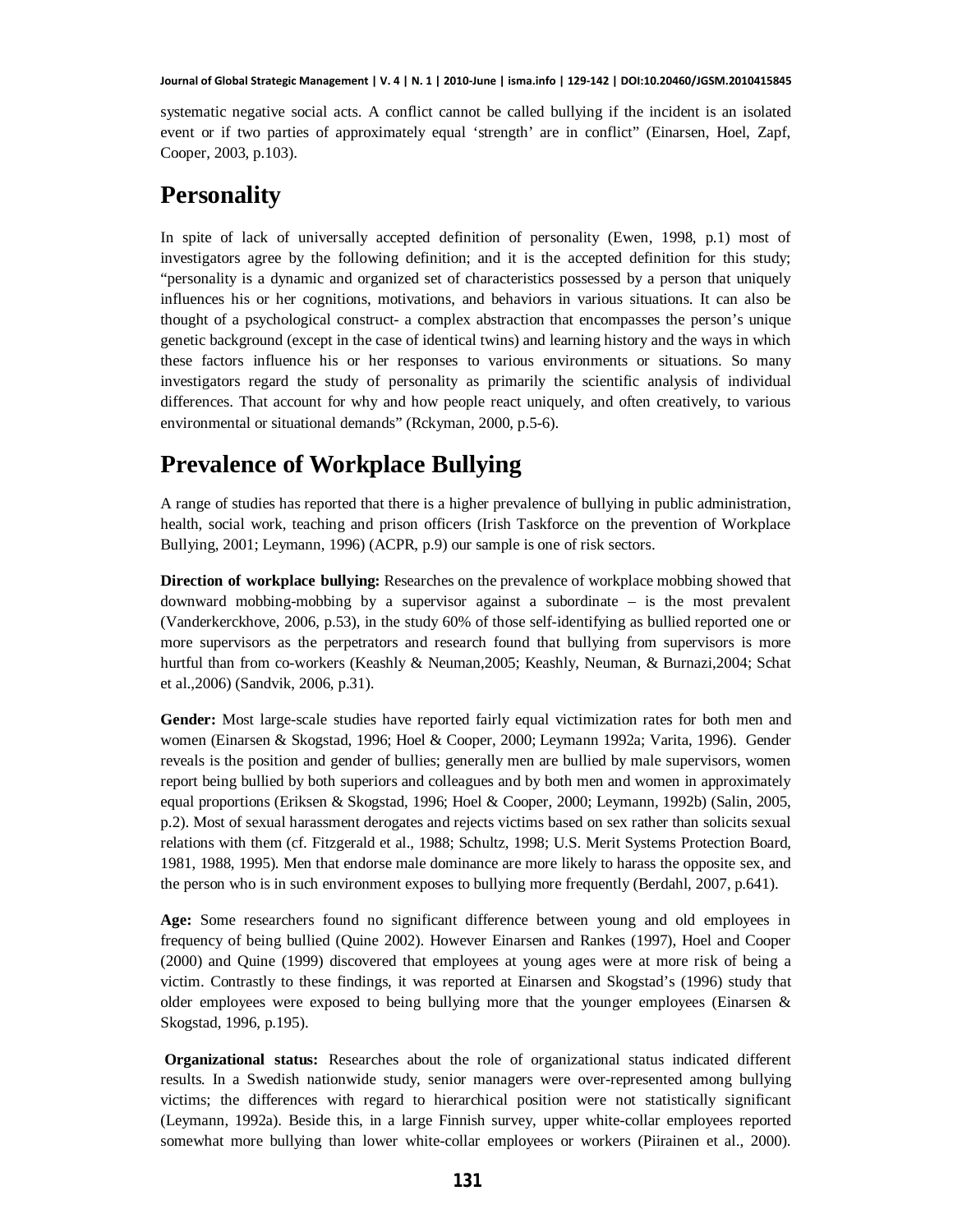Contrastly Hoel, Cooper and Faragher (2001) based on a large-scale study in the UK although they found few differences in the experience of self-reported bullying between employees in different hierarchical positions; they indicated that workers and supervisors were more often exposed to predefined negative acts than managers.(Salin, 2005, p.2).

Lead of the studies above cited, demographic properties are asked to the participants. Differences between demographic properties and being exposed to workplace bullying are investigated by the hypothesis. "H<sub>1</sub>: There is any difference depending on demographic variables in being exposed to workplace bullying".

### **The Relationship between Workplace Bullying and Victim's Personality**

There are a few structured empirical researches about personality of victim (Coyne, Seigne, Randall, 2000, p.337), some researchers with different methods or scales found similar victim profiles, some others found no difference between being victim and non-victim. In the following some leading researches and their findings take place and main hypothesis is developed on the basis of the literature.

Brodsky (1976, as cited in Varita, 1996) by looking at a working context described victims as conscientious, literal-minded, paranoid, rigid, and compulsive. According to Einarsen et al. (1994) in a Norwegian survey it is found that victims coping and conflict management skills are lower than others as well as shyness contributed to being bullied. As another research Varita (1996) in a survey in Finland reported that victims were higher in neuroticism than non-victims but when work environment and climate were controlled the relation was reduced. 16PF personality profiles in a sample of 30 self-selecting Irish workplace victims were found lower in emotional stability and dominance and higher in anxiety, apprehension, and sensitivity than non-victims. Another study Zapf (1999) in German sample found that victims of bullying had pre-existing symptoms of anxiety and depression and lower social skills than others, and avoided conflict by tending to give away (Coyne, Seigne, Randall,2000, p.337). In the study of Coyne, Seigne, and Randall (2000), 60 Irish victims of bullying, using a comprehensive measure of personality based on a Five-Factor model, is found less extroverted and independent than control sample of non-victims, in addition to this, victims are more unstable and conscientious. According to Thylefors (1987) victims could be characterized by the fact that in conflict situations they reacted in a more active and aggressive way than non-victims. Victims of bullying at work have been shown to portray a poor self-image as well as being anxious in social situations (Einarsen, Raknes, Matthiesen, & Hellesey, 1994) (Matthiesen, Einarsen, 2001, p.469).

In addition to these researches; according to Davenport et al., interviews with victims show that the victims are exceptional individuals. They have positive qualities such as intelligence, competence, creativity, integrity, accomplishment and dedication. They are emotionally intelligent as Daniel Goleman's words. Victims have a high degree of loyalty towards their organizations and highly identified with their work or by their work. Because they are creativity, they promote new ideas which may challenge others and they are seen a threat to high-positions, so they may seen target for bullying. Westhues, found in his study that the victims who were ganged up on tend to be trusting, naïve, politically inept, high achievers (Davenport, Schwartz, Eliot, 2000, p.70). Jacqueline Randle in his study on healthcare professionals found victims as clear thinking and proactive individuals (Randle, 2006, p.26).

Contrastly to the findings, Gandolfo's (1995) study has utilized comprehensive measures of personality. Gandolfo's sample is Americans who claimed compensation from insurance companies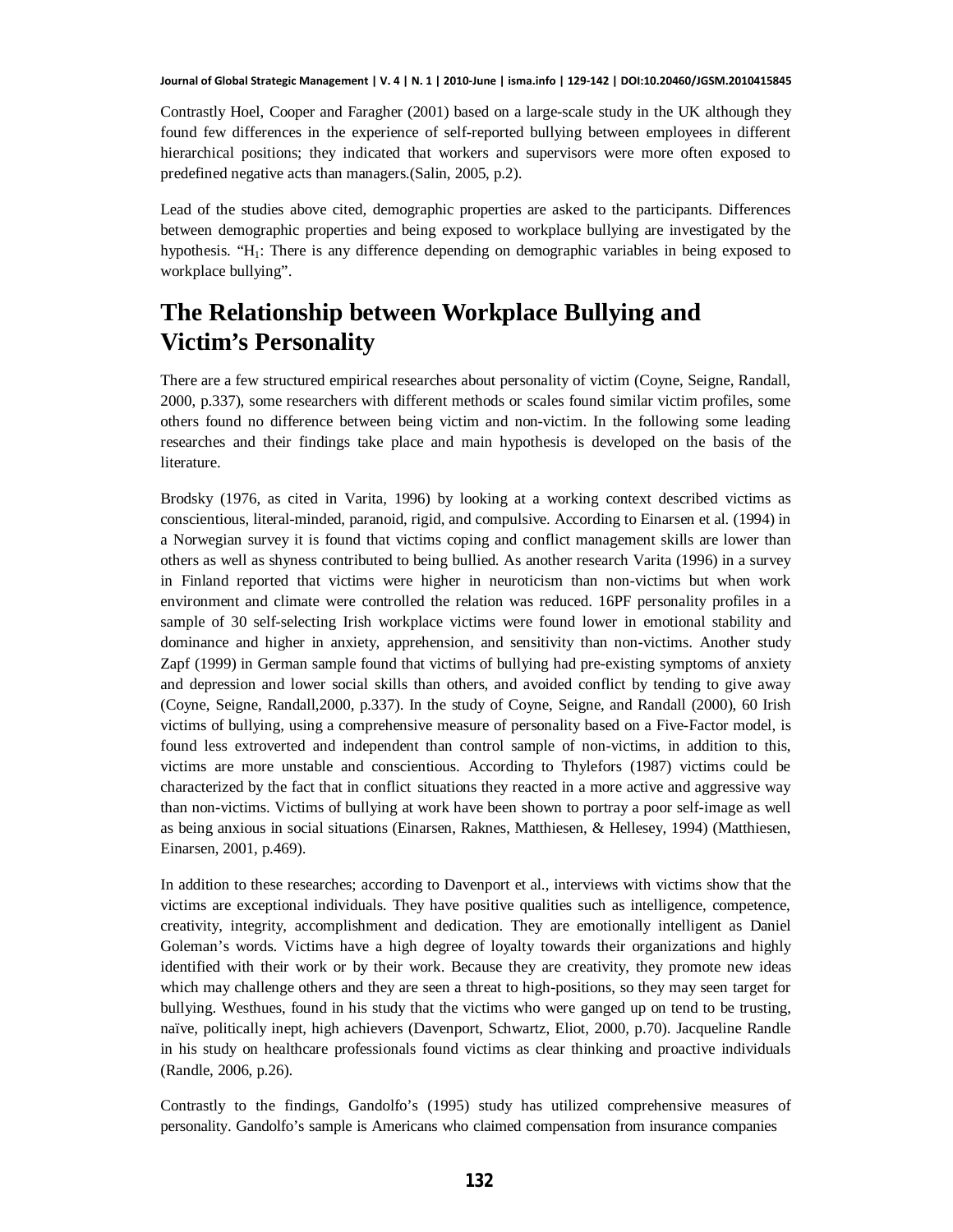for harassment in the workplace. In the study victim's personality profiles were studied by means of MMPI-2 and compared with those of a control. In five of the ten personality dimensions an elevated personality was identified in the victims indicating severe psychological and emotional disturbance. The results for the non-harassed group were similar on four of these five scales in the study. Therefore in the study no significant difference between harassed and non-harassed was found (Matthiesen, Einarsen, p.469).

Victims and their spokespersons have claimed that bullying is mainly caused by the psychopathic personality of the bully (e.g. Field, 1996) (Einarsen, Hoel, Zapf, Cooper, 2003, p.165). However both bullies and victim's colleagues frequently report that the personality and manners of victim play important role in bullying (Einarsen, Raknes, Matthiesen, & Hellesoy, 1994) (Matthiesen, Einarsen, p.470). Not a few researchers are agree on that victims react and affected by differently to similar workplace bullying conduct (Davenport, Schwartz, Eliot, 2000, p.39). Moreover some characteristics within an individual may predispose victims those to being bullied (Randall, 1997). They may be selected because of their personality (Varita, 1996) that is the predatory selected the victim because he sees the lack of social skills as well as tendency to avoid conflict (Zapf, 1999), inability to cope (Einarsen, 1999). In addition to these, victim may provoke the predatory by aggressive behaviors (Einarsen, 1994) these differences is thought by some researchers as relate to whether the victim experiences predatory or dispute-related bullying. At school-based bullying provocateur victims and specific personality types of victims are reported as well (Coyne, Seigne, Randall, 2000, p.337).

As well the victim's personality can't explain the bullying behavior; it is certain that personality effects how she or he experiences and interprets incidents and possibility of mastering the problems at work (Einarsen, 2000). Victim's personality may affect the degree of the negative behavior. As Lakey, Tardiff, & Drew, 1994 stated that; although the experience of being exposed to bullying is based on a real situation, such an experience doesn't represent an objective description of the environment without the personality factor (Matthiesen, Einarsen, 2001, p.470).

After all, the main hypothesis " $H_2$ . There is a significant relationship between personality and being exposed to workplace bullying or mobbing" is determined and investigated by questionnaire method.

#### **Figure1: Research Model**



### **RESEARCH DESIGN**

The research is applied in a company in order to provide the victim's to be in the same organizational conditions. The company's total employee number is 242, and 186 valid questionnaires are used in the study. The conveniency sampling method was used. The questionnaires were prepared as hard copies and a link has prepared in order to send questionnaire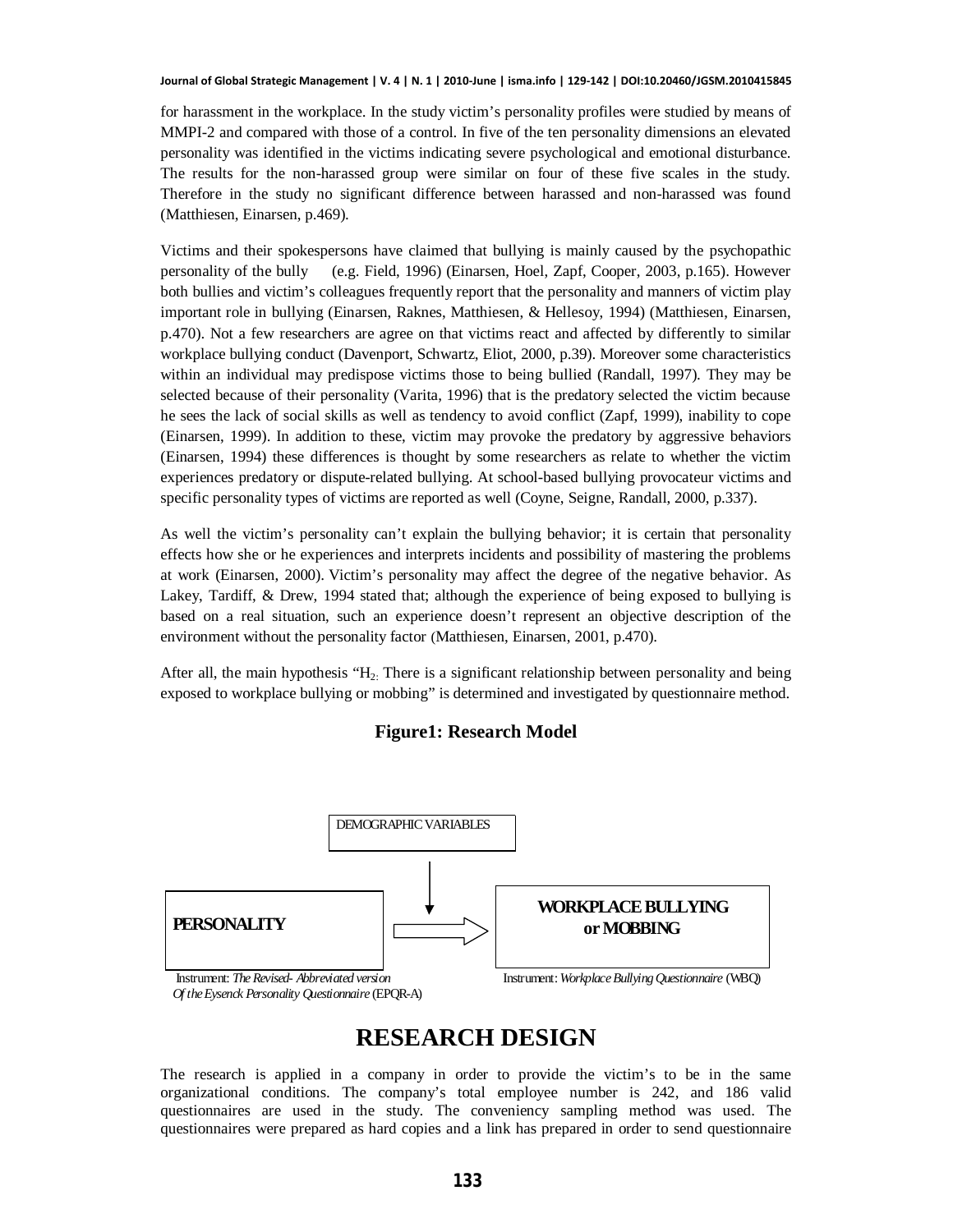through e-mail to the employees' of the company. Data was collected in June 2008. The questionnaire contains three parts; the first part is asking demographic properties of participants.

The second is about personality traits; in 1975 Eysenck & Eysenck composed The Eysenck Personality Questionnaire (EPQ) (H. J. Eysenck & S. B. G Eysenck, 1990, nu 22). Because originally the full version of Eysenck Personality Profiler with 440-item was too long, shorter versions were created. The Eysenck Personality Questionnaire- Short Form (EPQR-S) is developed in 1985 by Eysenck, Eysenck & Barrett (Forrest, Lewis, Shevlin, 2000, p.580). Lastly Francis et al, in 1992 shorten to 24 questions; The Revised- Abbreviated version of the Eysenck Personality Questionnaire (EPQR-A). Some argues that the EPQR-A version's value is lower than the longers but it's acceptable and the main advantage of the questionnaire is that it is valuable when administration time is limited, and a relatively complete description of personality is required (Francis, Jackson, 2004, p.1664) and it is translated to Turkish by Karancı et al. (Karancı, 2007, p.2). The questionnaire contains three subscales (extroversion, neuroticism, psychoticism) and by a lie subscale was designed in order to hinder subjectivity at the answering period and controlling validity. All factors contain 6 questions, at total participants answer 24 questions for the scale and the answers were yes  $(1)$  - no  $(0)$  so the points for every factor was between 0 and 6. By the cultural scales the validity and reliability for adopting Turkish literature was examined and the scale was found reliable and valid (Karancı, 2007, p.7).

The third part of questionnaire assesses negative behaviors that are exposed in the workplace, which is Workplace Bullying Questionnaire (WBQ). The questionnaire contains 36 questions; it is designed by A. Dikmen and H. Sinangil by using the Leymann Inventory of Psychological Terrorization-LIPT ([www.leymann.se](http://www.leymann.se/)), Einarsen et al's Negative Act Questionnaire- NAQ (Notelaers, Einarsen, Witte, Vermunt, 2006, p.290) and interviews with employees that exposed to negative behaviors at work (Dikmen, p.26). WBQ is designed as a five- point likert type, after a pilot analysis it reduced to four points (from "never" to "about daily"). The questionnaire also contains direction of workplace bullying, as "superiors", "colleagues" and "subordinates, if participants exposed to the workplace bullying it was asked from whom by the part.

### **DATA ANALYSIS AND HYPOTHESES TEST RESULTS**

### **Demographic Distribution of the Sample**

Demographic profile was determined by frequency analysis; male (53,2 %), female (46,8 %), age allocations are below 30 (68.3 %), between 31 and 40 (22.6 %) and above 41 (9.1 %). Educational level was asked to participants and primary school (9,1 %), high school (30,1 %), university (52,7) and lastly (master / doctorate 8,1%). Organizational status of participants are classified as employee (50,5 %), specialist (27,4 %), supervisor (17,7 %) and manager (4,3 %).

## **Factor Analysis of WBQ**

Factor analysis with principal component by varimax rotation, that was performed to find out the factor structure, revealed 9 factors. Because some items were below 0.45 or having collinearity with more than one factor, and some factors contain one item it was continued to perform factor analyzing by removing the items one by one till the ideal table. And totally 13 items removed, rest of the items naturally revealed 5 factors. The five factor and rested items explained 60,394 % of the total variance. Kaiser-Meyer-Olkin Measure of Sampling result was .855 (>.70) and significance level was p= .00 (<.05), Bartlett's Test of Sphericity value was found 1877.618 (df= 253) so the result was acceptable. 5 factors found as; 1) organizational measures, 2) isolating and humiliating behaviors 3) physical violence 4) verbal violence 5) attacking on personal attributes parallel to literature. All factors' factor loadings and variance values are can be seen in Table 1. And reliability results of the factors are acceptable (Table 2). WBQ original version removed some items as we do. And when looked into international researches, Leymann found in a sample 4 and in other 5 category, Zapf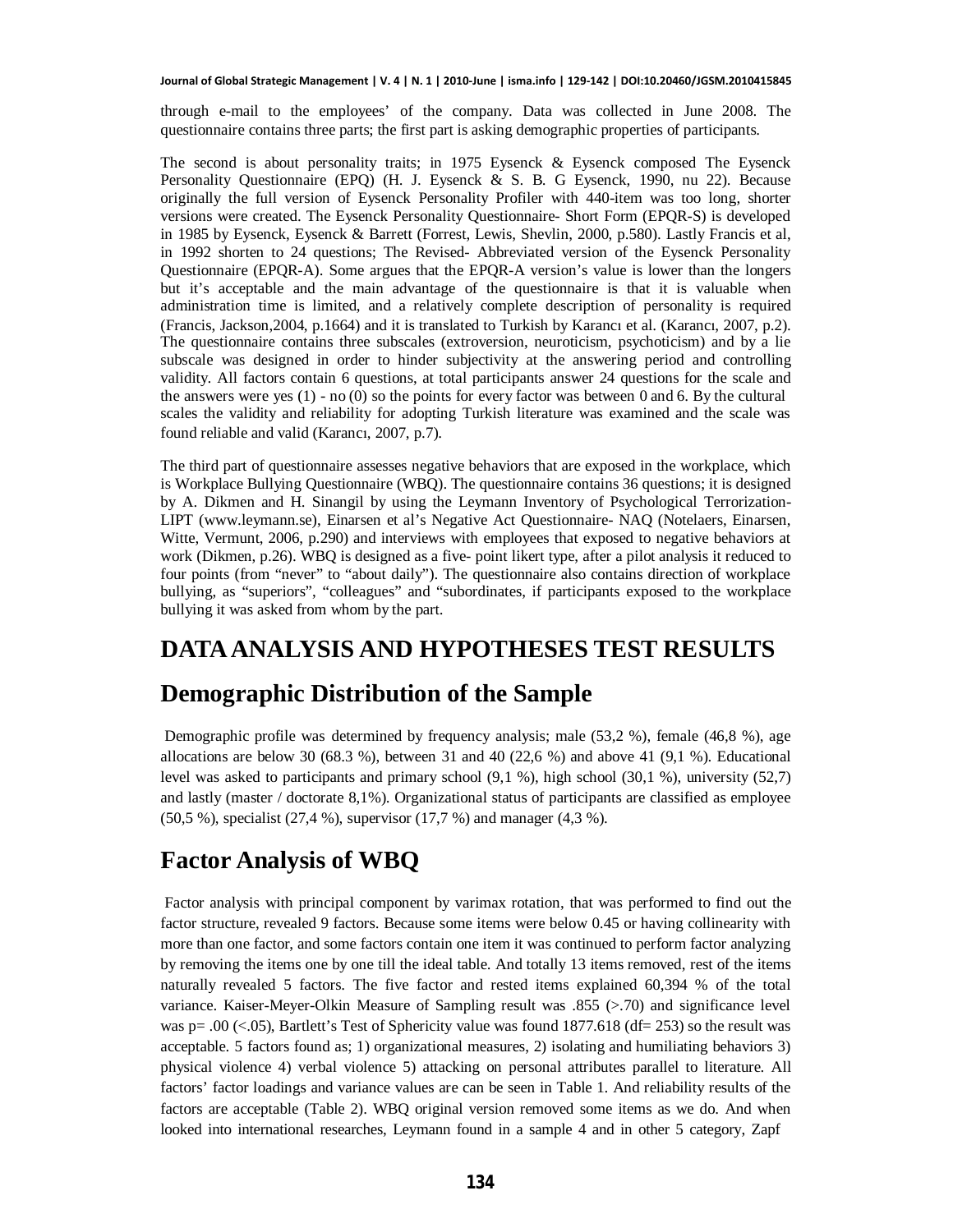found 7 category, Einarsen et al reported 5 category, and they agreed on 6 category but as it is stated, while some categories can be in some cases, some are not, because of cultural reasons or just about sample (Einarsen, Hoel, Zapf, Cooper, 2002, p.120).

|                                               | Cronbach's Alpha | N of Items |
|-----------------------------------------------|------------------|------------|
| <b>Factor 1: Organizational Measures</b>      | .888             | 10         |
| Factor 2: Isolating and Humiliating Behaviors | .737             |            |
| <b>Factor 3: Physical Violence</b>            | .742             |            |
| Factor 4: Verbal Violence                     | .629             |            |
| Factor 5: Attacking on Personal Attributes    | .592             |            |

### **Table 1: Alpha Reliability Scores of WBQ**

#### **Table 2: Factor Analysis of Workplace Bullying Questionnaire**

| <b>Item No</b>                      |                                                                         | Item                |
|-------------------------------------|-------------------------------------------------------------------------|---------------------|
|                                     | Content                                                                 | Loadings            |
| 26                                  | I am obliged to do meaningless tasks.                                   | 820                 |
| 27                                  | I am ordered to do pointless tasks.                                     | .779                |
| 25                                  | I am ordered to work overtime.                                          | 732                 |
| 29                                  | I am ordered to work above my capacity level.                           | .717                |
| 22                                  | I am ordered to work above my physical capacity level.                  | .715                |
| 19                                  | My efforts directed to work have not been taken into consideration.     | .689                |
| 30                                  | At my workplace, I am exposed to verbal violence.                       | .656                |
| 28                                  | Although I deserve, I am not getting upgraded.                          | 535                 |
| $\mathbf{1}$                        | I am restricted to reach information necessary for my work.             | 532                 |
| $\overline{4}$                      | My works are not being appreciated.                                     | 467                 |
|                                     | Factor 2: Isolating and Humiliating Behaviors:                          | % variance: 11,325  |
| <b>Item No</b>                      | Content                                                                 | Item                |
|                                     |                                                                         | Loadings            |
| $\overline{7}$                      | Appropriateness of my age to my work is being judged.                   | .738                |
| 6                                   | I am criticized for working little.                                     | .638                |
| 10                                  | At my workplace, I feel externalized.                                   | .608                |
| 24                                  | I am not given responsibility about my work tasks.                      | 588                 |
| 18                                  | My decisions about work are questioned.                                 | 507                 |
| <b>Factor 3: Physical Violence:</b> |                                                                         | % variance: 9,242 % |
| <b>Item No</b>                      | Content                                                                 | Item<br>Loadings    |
| 35                                  | At my workplace, I am exposed to physical violence.                     | 849                 |
| 36                                  | At my workplace, my physical characteristics and appearance are teased. | .731                |
| <b>Factor 4: Verbal Violence:</b>   |                                                                         | % variance: 8,61%   |
| I tem No                            | Content                                                                 | Item                |
|                                     |                                                                         | Loadings            |
| 23                                  | I am exposed to sexual (verbal, visual, physical, etc.) harassment.     | .729                |
| 34                                  | At my workplace, I receive aggressive telephone calls.                  | .687                |
| 14                                  | At my workplace, I receive physical violence threats.                   | .674                |
|                                     | Factor 5: Attacking on Personal Attributes:                             | % variance: 8,488%  |
| <b>Item No</b>                      | Content                                                                 | Item                |
| 17                                  | Some of my personal attributes are being teased.                        | Loadings<br>.607    |
|                                     | I am critici zed about my religious and political views.                | 547                 |
| 16                                  |                                                                         |                     |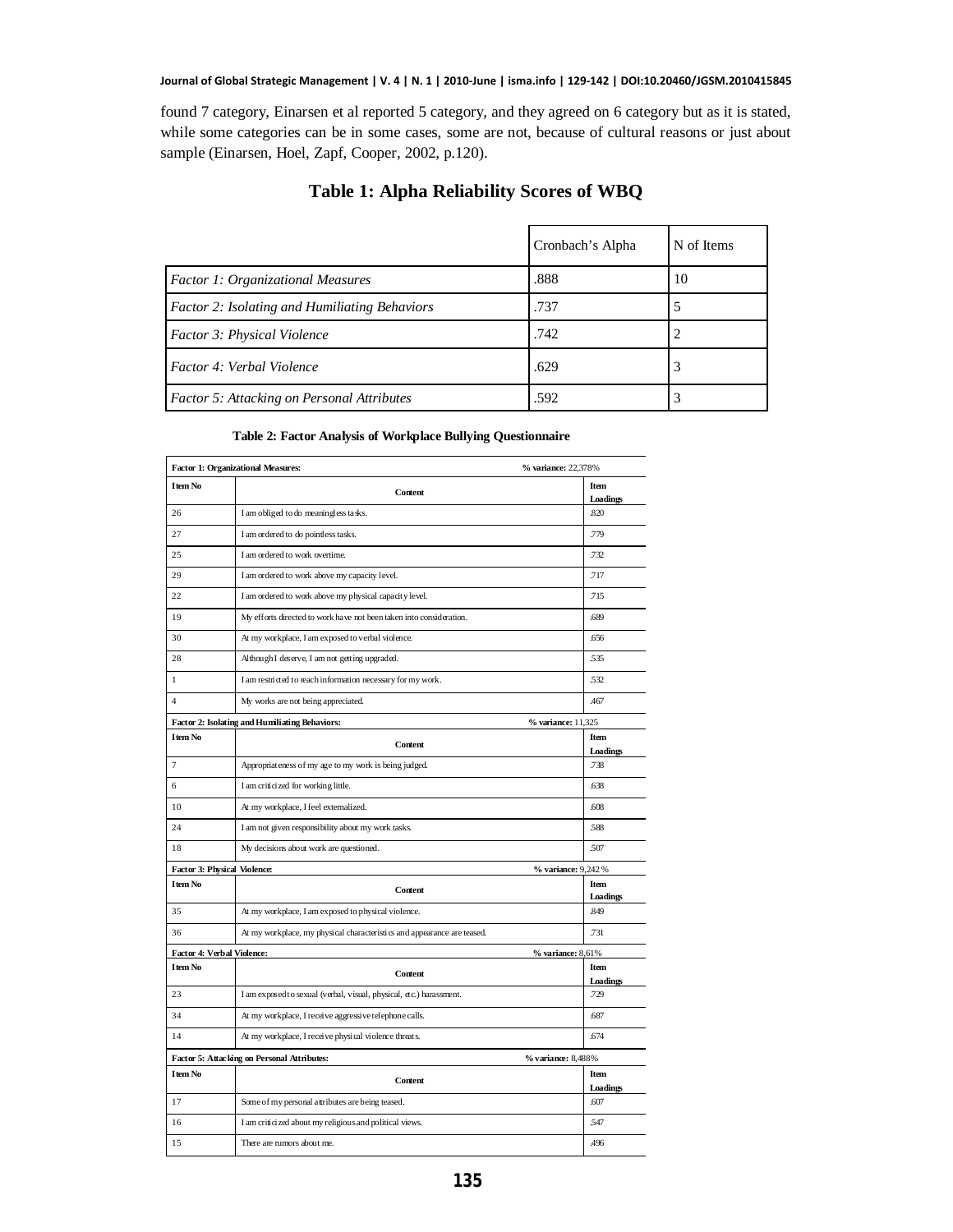### **Direction of Workplace Bullying**

 Bullying behavior's direction are asked participants and commonly victims exposed to workplace bullying by supervisors and in some factors by colleagues; rarely subordinates are reported as bully. International researches generally report supervisor bullying is more prevalent (Vanderkerckhove, 2006). The results were pictured by mean values at Table 3.

| F1      | mean  | F2                  | mean  | F <sub>3</sub> | mean  | F4      | mean  | F5        | mean  |
|---------|-------|---------------------|-------|----------------|-------|---------|-------|-----------|-------|
| f1 sup. | ,2817 | $f2$ sup.           | ,1409 | f3 sup.        | ,0349 | f4 sup. | ,0358 | f5 sup.   | ,0663 |
| f1 col. | .0731 | f <sub>2</sub> col. | ,1215 | f3 col.        | .0565 | f4 col. | .0556 | f5 col.   | ,1470 |
| f1 sub. | .0172 | $f2$ sub.           | ,0194 | f3 sub.        | ,0134 | f4 sub. | ,0125 | $f5$ sub. | ,0430 |

**Table 3: Direction of WBQ mean results**

\* sup. refers to supervisors; col. is colleagues and sub. infers subordinates

## **Independent T-Test and One Way Anova Resuls for WBQ and Demographic Variables**

Gender: Whether gender is effective on being exposed to workplace bullying is investigated; independent samples t tests results didn't found any difference between genders and being exposed to workplace bullying; in literature most studies have reported fairly equal victimization rates for both men and women as well.

**Age:** One-way anova test was used for the variables when the difference was looked into the variable "age" and the five factor of WBQ. As it was seen from significance values, there was significance difference between dependent variable, the first factor, "organizational measures" F=8.325, p= .00  $\left(\right. < .05\right)$  and the independent variable; age (Table 4). But for the other factors of workplace bullying there was not any significant difference depending on age.

#### **Table 4: One-way anova for organizational measures & age**

|                                | Sum Of Squares | df      | Mean<br>Sguare | F     | Sig.  |      |
|--------------------------------|----------------|---------|----------------|-------|-------|------|
| <b>Organizational Measures</b> | Between Groups | 15.429  | 2              | 7.714 | 8.325 | .000 |
|                                | Within Groups  | 169.571 | 183            | .927  |       |      |
|                                | Total          | 185.000 | 185            |       |       |      |

When the source of the difference for factor 1 (organizational measures) is investigated, Scheffe test shows (Table 5) that the difference between ages range 1 (below 30 and 30) and ages range 2 (the ages between  $31-40$  p=  $.003$  (<.05), mean value was .59919451, that was significant. And similarly there was significant difference for the first and third category (ages 41 and upper);  $p = .03$  and mean was found as .66393534. Age range 1, comparing to other age ranks, was significantly effective on being exposed to workplace bullying for the factor "organizational measures". That was *the employee whose ages were below 30 was exposed bullying more than older ones*. The same table shows at the same time that there was no significant difference for the other two age ranks. The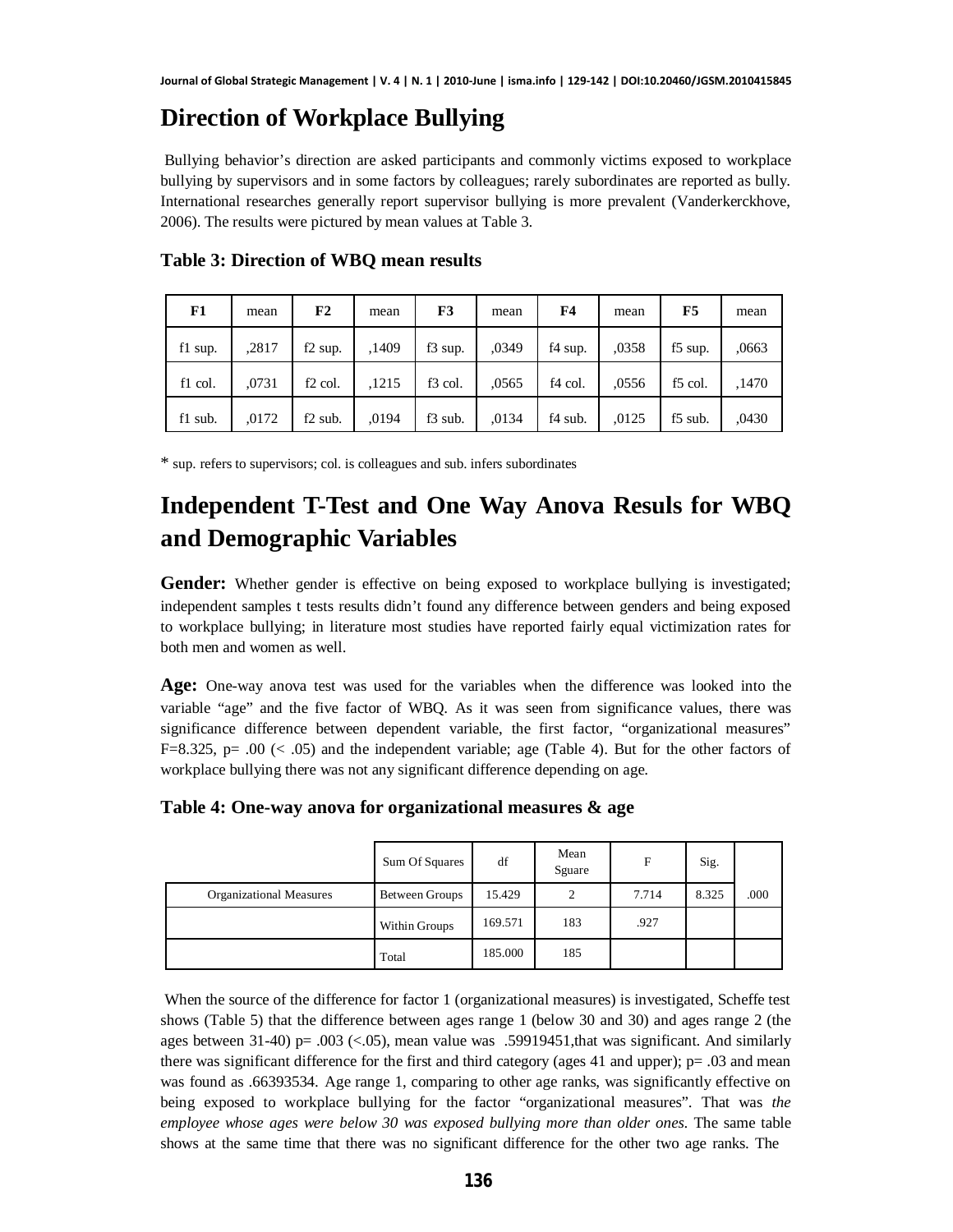significance between the other two age ranks were .973 ( $> .05$ ) and mean values were .06474084. As a result our Hypothesis was accepted. In the literature different results found about age; however Einarsen and Rankes (1997), Hoel and Cooper (2000) and Quine (1999) parallelly discovered that employees at young ages were at more risk of being a victim.

| Organizational<br><b>Measures</b> | (I)age              | j)age | Mean Difference $(I-i)$ | Std.error | Sig. | Lower Bound  | <b>Upper Bound</b> |
|-----------------------------------|---------------------|-------|-------------------------|-----------|------|--------------|--------------------|
|                                   |                     |       | .59919451*              | .17134330 | .003 | .1763331     | 1.0220559          |
|                                   |                     | 3     | .66393534*              | .24860233 | .030 | .0504049     | 1.2774658          |
|                                   | $\overline{c}$<br>3 |       | $-59919451*$            | .17134330 | .003 | $-1.0220559$ | $-1763331$         |
|                                   |                     | 3     | .06474084               | .27671148 | .973 | $-6181607$   | .7476424           |
|                                   |                     |       | $-66393534*$            | .24860233 | .030 | $-1.2774658$ | $-0.504049$        |
|                                   |                     |       | $-06474084$             | .27671148 | .973 | $-7476424$   | .6181607           |

#### **Table 5: Post hoc test for organizational measures & age**

\*.The mean difference is significant at the .05 level

Participants ages were defined in three dimension in the analysis; age ranks 1 refers to: the ages 30 and below 30, 2 refers to the ages between 31 and 40 and the 3 was defined the ages 41 and upper 41.

**Educational Level:** One-way anova results for "organizational measures", "isolating and humiliating behaviors", "verbal violence" from the dependent variables was statistically insignificant (p>.05), results shows that being exposed to workplace bullying didn't changed due to educational level for these factors (factor 1,2,4). However the significance for "physical violence" was  $p = .006$  $\langle$  <.05) and F= 4.316 shows that this factors of workplace bullying was effected from educational level (Table 6). When looking to Post Hoc test results (Table 7) the difference was seen in detailed. There was statistically significant difference for the dependent variable "physical violence" between the educational level 1(primary school), and educational level 2 (high school),  $p=$  .014 (<.05), F= .89354137. And educational level 1 and educational level 3(university level) was considerably different p= .011, F= .86585189 but there was not a significant difference between educational level 1 and educational level 4 (master /doctorate level). As a result, it could be said that *being at primary school level employee was significantly effective on being exposed to workplace bullying in the factors "physical violence" comparing to being both in high school and university level but not being at master or doctorate level*.

|                                  | Sum Of Squares | df      | Mean<br>Sguare | F     | Sig.  |      |
|----------------------------------|----------------|---------|----------------|-------|-------|------|
| Physical Violence                | Between Groups | 12.288  | 3              | 4.096 | 4.316 | .006 |
|                                  | Within Groups  | 172.712 | 182            | .949  |       |      |
|                                  | Total          | 185.000 | 185            |       |       |      |
| Attacking on Personal Attributes | Between Groups | 11.846  | 3              | 3.949 | 4.150 | .007 |
|                                  | Within Groups  | 173.154 | 182            | .951  |       |      |
|                                  | Total          | 185.000 | 185            |       |       |      |

### **Table 6: One-way anova for physical violence, attacking on personal attributes & education**

One-way Anova results for factor 5, "attacking on personal attributes" (Table 6) were;  $p = .007$  $(<.05$ ) and F= 4.150 shows significance difference for this dimension; when looking into the Post Hoc results, the source of the difference could be seen (Table 7). The values between educational level 2 (high school level) and educational level 3 (university level)  $p = .037$  and  $F = .48117694$ .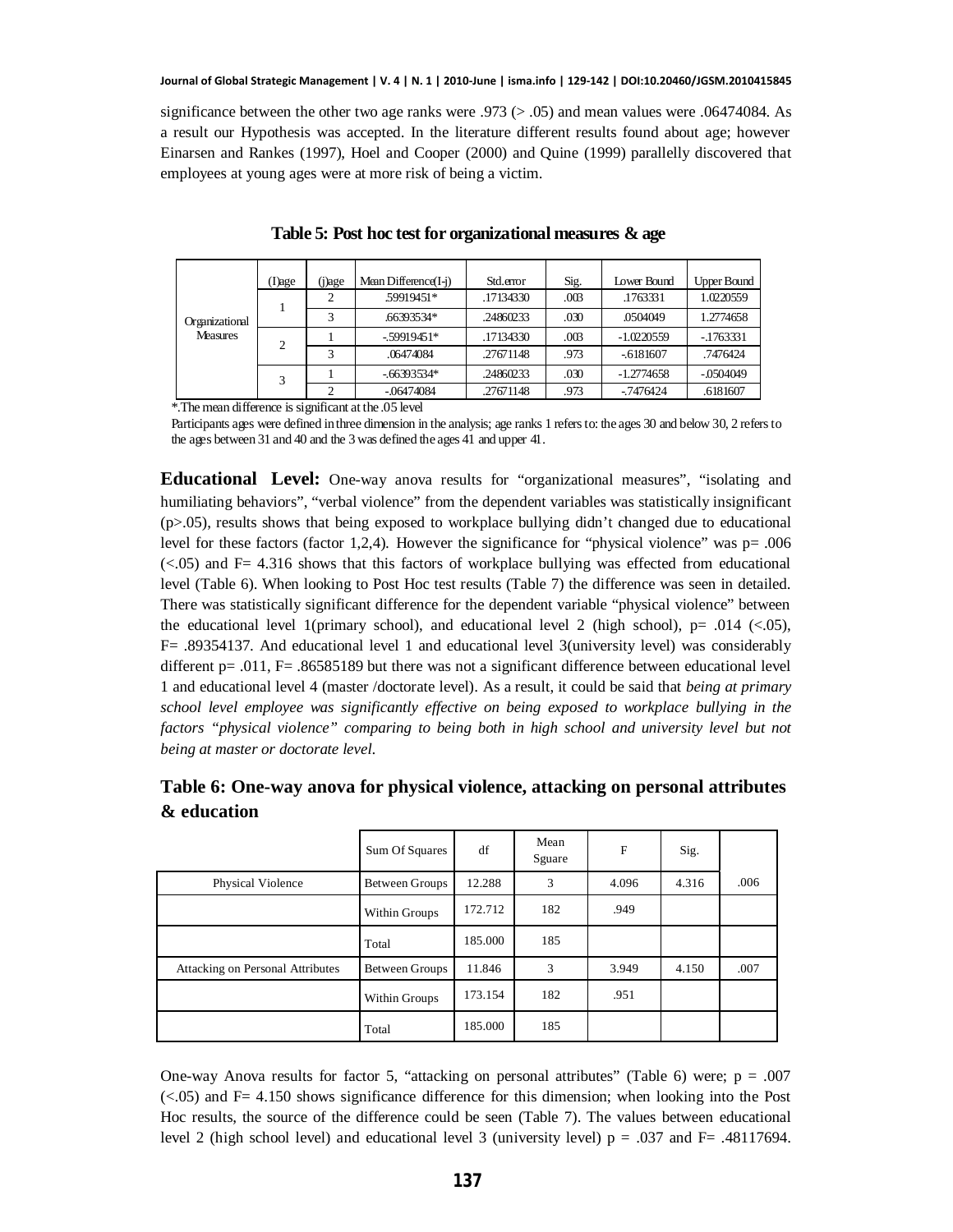*There was significant difference between the high school and university level employee on being exposed to workplace bullying on "attacking on personal attributes" factor, high school level employees are being exposed to workplace bullying more than university levels.* But the other p and F values for primary and master / doctorate level employee didn't point to a significant difference between any variable for the "attacking on personal attributes".

|                           |                |                |                            |            |      | 95%confidence |                    |  |
|---------------------------|----------------|----------------|----------------------------|------------|------|---------------|--------------------|--|
|                           | (Dedu          | $(i)$ edu      | Mean Difference<br>$(I-J)$ | Std.error  | Sig. | Lower Bound   | <b>Upper Bound</b> |  |
|                           |                | $\overline{2}$ | .89354137*                 | 26975478   | .014 | .1323399      | 1.6547429          |  |
|                           | 1              | 3              | .86585189*                 | 25593967   | .011 | .1436342      | 1.5880696          |  |
|                           |                | $\overline{4}$ | .59581318                  | 34508898   | .397 | $-3779685$    | 1.5695948          |  |
|                           |                | $\mathbf{1}$   | $-89354137*$               | 26975478   | .014 | $-1.6547429$  | $-1323399$         |  |
|                           | $\overline{2}$ | 3              | .02768948                  | .16318472  | .999 | $-4881687$    | .4327897           |  |
| Physical Violence         |                | $\overline{4}$ | $-29772819$                | 28321465   | .776 | $-1.0969112$  | .5014548           |  |
|                           |                | 1              | $-86585189*$               | 25593967   | .011 | $-1.5880696$  | $-1436342$         |  |
|                           | 3              | $\overline{2}$ | .02768948                  | .16318472  | .999 | $-4327897$    | .4881687           |  |
|                           |                | $\overline{4}$ | $-27003871$                | 27008890   | .801 | $-1.0321831$  | .4921057           |  |
|                           |                | 1              | $-59581318$                | .345008898 | .397 | $-1.5695948$  | .3779685           |  |
|                           | 4              | $\overline{2}$ | .29772819                  | 28321465   | .776 | $-5014548$    | 1.0969112          |  |
|                           |                | 3              | .27003871                  | 27008890   | .801 | $-4921057$    | 1.0321831          |  |
|                           |                | $\overline{2}$ | $-18119090$                | 27009950   | .930 | $-9433652$    | .5809834           |  |
|                           | 1              | 3              | .29998603                  | 25626674   | .713 | $-4231546$    | 1.0231266          |  |
|                           |                | $\overline{4}$ | $-38070027$                | 34552997   | .750 | $-1.3557264$  | .5943258           |  |
|                           |                | 1              | .18119090                  | 27009950   | .930 | $-5809834$    | .9433652           |  |
|                           | $\overline{2}$ | 3              | .48117694*                 | .16339326  | .037 | .0201093      | .9422446           |  |
| <b>Attacking Personel</b> |                | $\overline{4}$ | $-19950937$                | 28357658   | .920 | $-9997136$    | .6006949           |  |
| <b>Attributes</b>         |                | 1              | $-29998603$                | 25626674   | .713 | $-1.0231266$  | .4231546           |  |
|                           | 3              | $\overline{2}$ | $-48117694*$               | .16339326  | .037 | $-9422446$    | $-.0201093$        |  |
|                           |                | $\overline{4}$ | $-68068631$                | 27043406   | .100 | $-1.4438046$  | .0824320           |  |
|                           |                | 1              | .38070027                  | 34552997   | .750 | $-5943258$    | 1.3557264          |  |
|                           | $\overline{4}$ | $\overline{c}$ | .19950937                  | 28357658   | .920 | $-6006949$    | .9997136           |  |
|                           |                | 3              | .68068631                  | 27043406   | .100 | $-0824320$    | 1.4438046          |  |

**Table 7: Post hoc test for physical violence, attacking on personal attributes & education**

\*The mean difference is significant at the. 05 level.

Educational level was defined in 4 categories; and numbers from 1 to 4 given in the analysis for these categories; number 1 refers to Primary school, 2 was used for High school, 3 was for University and 4 refers to Master or Doctorate level.

**Organizational status:** Because all significance values at .05 confidence level was >.05 there was no difference for WBQ factors depending on organizational status, that is not effective on being exposed to workplace bullying according to one-way Anova results. Literature indicates different results for organizational status, the differences with regard to hierarchical position were not statistically significant (Leymann, 1992a) in parallel with our findings.

Gender, age, educational level and organizational status are investigated for demographic hypothesis for the study. Some demographic variables such as age and educational level there are significant differences, so our hypothesis "H<sub>1</sub>: There is any difference depending on demographic variables in being exposed to workplace bullying" is accepted.

**Forming EPQR-A:** The items of EPQR-A were calculated by compute method. The internal consistency, test-retest reliability and construct validity of the questionnaire was done by Karancı et al. in 2007 and found acceptable the values for using the scale. Because the questionnaire was designed as yes-no format, for the reliability Kuder-Richardson 20 method was used. Kuder-Richardson alpha values were seen in the table 8. The alpha values of the original Turkish version was compared to the study's result and extroversion factor was KR-20 = .78 (our result was .845), lie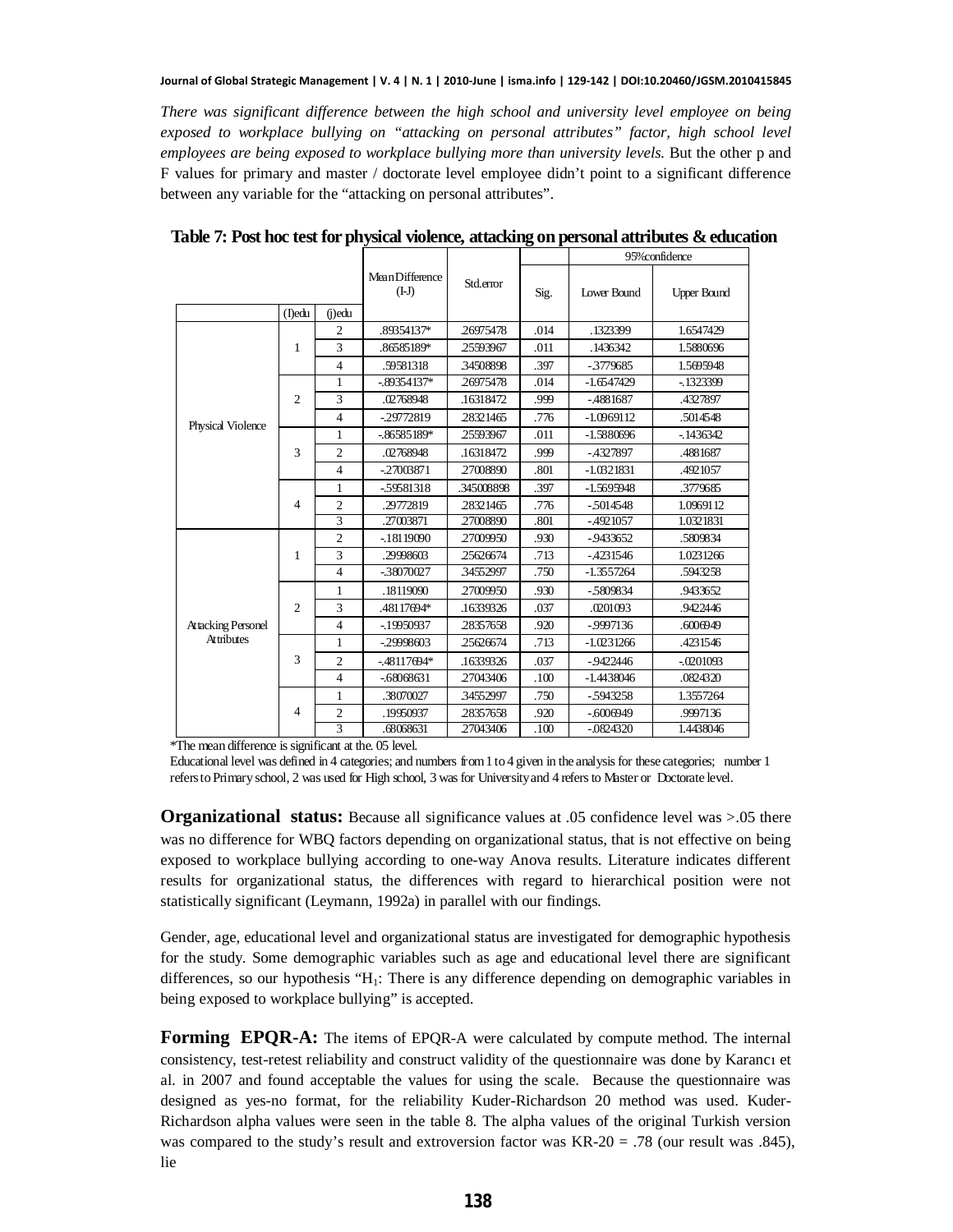was .64 (our result was equally .644), neuroticism was found .65 (our finding was .691), and finally psychoticism factor result was .42 (our result was .549), this refers to validity of our study. The psychoticism factor reliability result wasn't found higher, as well as the other studies done other countries (Francis et al. 1992, Katz & Francis 2000, Lewis et al. 2002, Karancı et al. 2007). Because of generally lower results, the reason was thought to be because of expressions could be insufficient, that was not about translation (Karancı, 2007, p.7) in this study reliability coefficients are found acceptable for analysis.

#### **Table 8: Alpha Reliability Scores of EPQR-A**

|                               | Kuder-Richardson alpha N of Items |   |
|-------------------------------|-----------------------------------|---|
| <b>Factor 1: Extroversion</b> | .845                              | n |
| Factor 2: Lie                 | .644                              |   |
| <i>Factor 3: Neuroticism</i>  | .691                              | n |
| Factor 4: Psychoticism        | .549                              |   |

#### **Correlation Analysis for WBQ factors and EPQR-A sub-scales**

Lastly correlation analysis was done to analyze the main hypothesis; the five factor of WBQ and three subscale of EPQR-A was analyzed for a statistical relation between the variables; results shows that three factors of WBQ (factor 2, 3 and 5) and EPQR-A subscales didn't refer to any significant correlation.

As it can be seen in Table 9, neuroticism and first factor of WBQ correlation,  $p = .00 \times .05$ ,  $r = .302$ . There was a correlation between the factor 1 "organizational measures" and neuroticism. Being exposed to workplace bullying by organizational measures and being a neurotic person is positively related to each other. It can be said as well, neurotic people are exposed to such behaviors more than others. This is parallel to some empirical studies (Varita 1996) and as found in school bullying (Byrne, 1994; Maynard & Joseph, 1997; Slee & Rigby, 1993). In addition to this, factor 4 "verbal violence" and psychoticism results referred to statistically significant  $p = .003$  (<.05), positive and strong relationship  $r=$  .214 (Table 9). So being a psychotic person and being exposed to verbal violence are in relation with each other.

The results suggest that personality traits may explain why such people target to workplace bullying or which type personality defines such behaviors as workplace bullying. In literature studies about workplace bullying are done with different scales at different dimensions, as far as we reached, because EPQR-A hasn't been used for the relation of workplace bullying, preferred for the study. The other most known scales 16 PF, Five-Factor Model and MMPI-2 were used by the researchers. But to sum up neuroticism is found as affective personality type as well as psychoticism. Our main hypothesis accepted in this condition, " $H<sub>1</sub>$ . There is a significant relationship between personality and being exposed to workplace bullying or mobbing. A simple figure is illustrated in the following in order to summarize the correlations.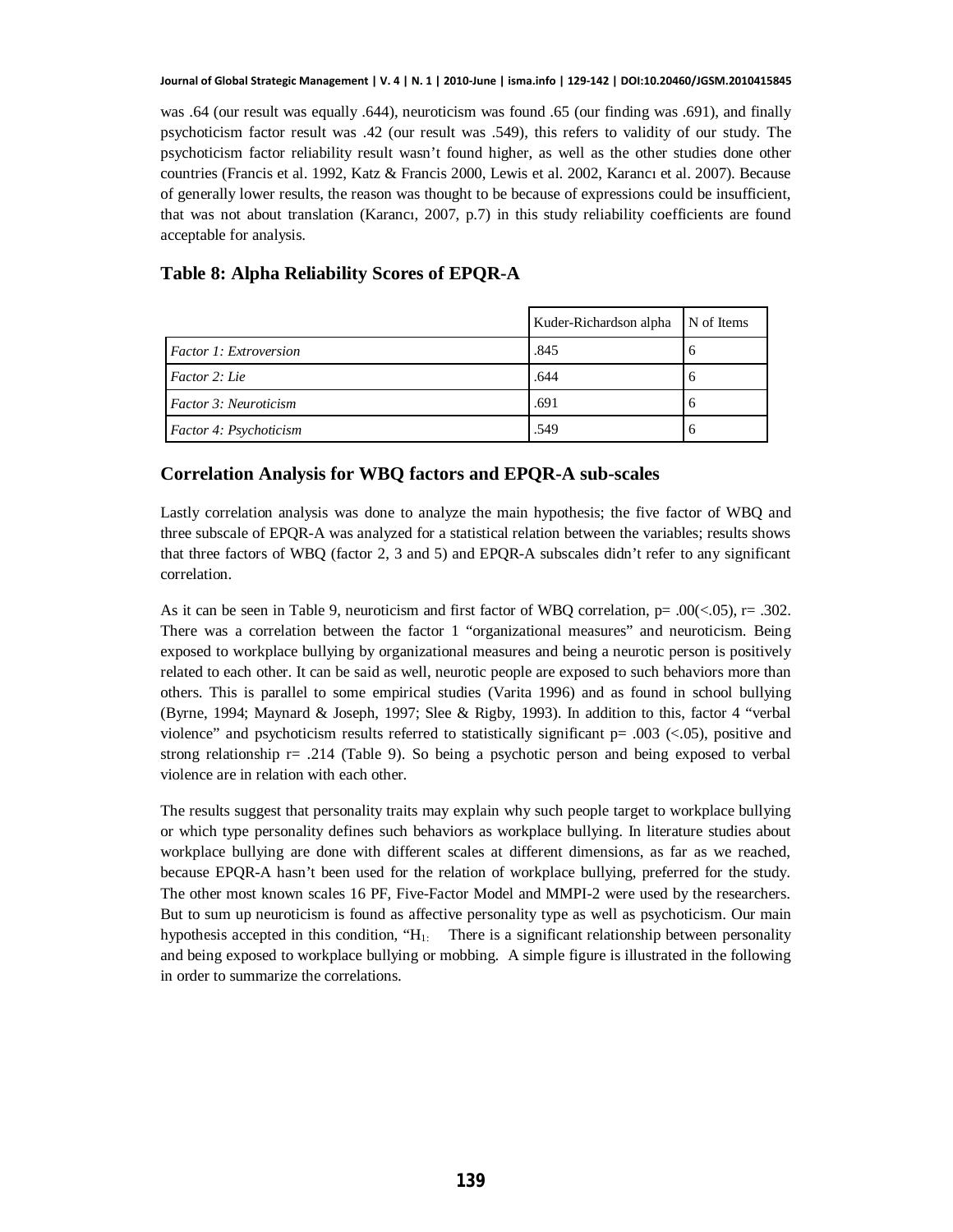|                                         | Extroversion | Neuroticism | Psychoti-<br>cism |
|-----------------------------------------|--------------|-------------|-------------------|
| F1: Organizational Measures             | ,021         | $,302$ **   | ,042              |
| F2: Isolating and Humiliating Behaviors | ,037         | .074        | .031              |
| F3: Physical Violence                   | $-.115$      | ,119        | ,037              |
| F4: Verbal Violence                     | ,043         | ,101        | $,214$ **         |
| F5: Attacking on Personal Attributes    | $-.061$      | $-.054$     | ,117              |

**Table 9: Correlation Results for Scales**

Sig. (2-tailed) p< .001 = \*\*; p<.05 = \*; boldface indicates significant correlations between variables.

### **CONCLUSION**

Personality can be affective because of being subjective; while someone feels being exposed to workplace bullying by a behavior type, some other feels nothing that is, find natural the behavior; the important thing in that position is, what is felt. Because all psychological unwanted results is occurs because we felt like that, no matter what is done to us if we didn't affected from the behavior. Because everybody is part of the society and being healthy is due to every circle of the chain, every one of us is part of the problem; while someone is source, some other one is solution; some is affected directly or someone's husband effect; some is alone in the difficult situation, some loose his/ her family, friends and the most importantly looses health; moreover life. While the results are such serious, all factors should be taken into consideration.

It can be said from this study that, it is possible to be a relation between personality and being exposed to workplace bullying. Studies about personality of victims' found different results but they assess from different aspects as well. And bully's personality hasn't been studied empirically. Future studies can investigate both victim's and bully's personality, a universal scale can be developed for workplace bullying behavior. Because victims' and bullies' personalities determine the type of behavior according to some researches "type of workplace bullying" can be investigated. The researchers are in the process of designing a commercial tool will be able to identify those most at risk of workplace bullying. By being able to identify these people, managers will be able to ensure that individuals are suitably supported by the organization; Personality results could be helpful for placing the employee to the suitable department according to risk of being exposed to workplace bullying too, so this knowledge can be helpful for healthy employee and decreasing negative atmosphere in the organization in today's and tomorrow's work life.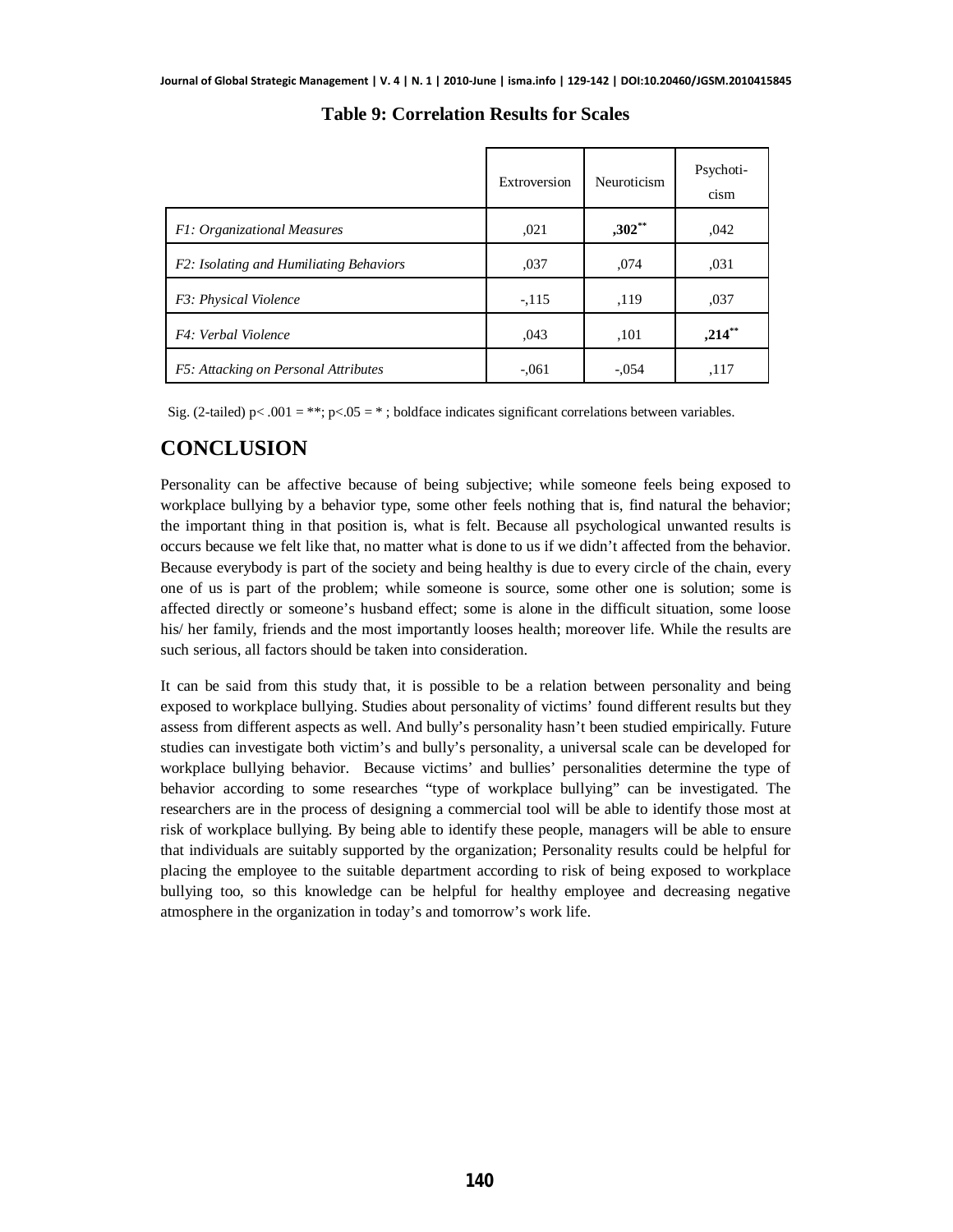### **REFERENCES**

**Australasian Centre for Policing Research** (ACPR), "Workplace Bullying: Implications for Police Organizations", paper series nu.8.

Berdahl, Jennifer L., "Harassment Based On Sex: Protecting Social Status in the Context of Gender Hierarchy", (641–658), **Academy of Management Review**, Vol. 32, No. 2, 2007.

Beswick, Johanna, Joanne Gore, David Palferman (HSE), "Bullying at Work: a Review of the Literature", **Health and Safety Laboratory**, Harpur Hill: Buxton, 2006.

Blase, Joseph, "The Dark Side of Leadership: Teacher Perspectives of Principal Mistreatment" ,**Educational Administration Quarterly**, (671–727), Vol. 38, No. 5, December 2002.

Coyne, Iain, Elizabeth Seigne, Peter Randall, "Predicting Workplace Victim Status from Personality", (335- 349), **European Journal of Work and Organizational Psychology**, vol. 9 (3), 2000.

Davenport, Noa, Ruth Distler Schwartz, Gail Pursell Eliot, **Mobbing: Emotional Abuse in the American Workplace**, Ames, Iowa: Civil Society Publishing, 2000.

Dikmen, Ayse, "Workplace Mobbing/ Bullying and Its effects on Intention to Leave the Organization", (**Master Thesis**, Marmara University, Social Sciences Institute, 2005).

Douglas, Elaine, **Bullying in the Workplace: An Organizational Toolkit**, Gower Publishing Ltd, 2001.

Einarsen, S, Skogstad, A (1996), "Prevalence and risk groups of bullying and harassment at work'", *European Journal of Work and Organisational Psychology*, Vol. 5 pp.185-202.

Einarsen, Ståle, Helge Hoel, Dieter Zapf, Carly L. Cooper, **Bullying and Emotional Abuse in the Workplace: International Perspectives in Research and Practice**, CRC Pres, 2003.

Einarsen, Stale, Helge, Hoel, Dieter Zapf, Cary L. Cooper, **Bullying and Emotional Abuse in the Workplace: International** , 2002, CRC Press.

Ewen, Robert B., **Personality, a Topical Approach: Theories, Research, Major Controversies**, Lawrence Erlbaum Associates, 1998.

Eysenck, H. J, S. B. G Eysenck, "The Eysenck Personality Questionnaire, London: Hodder &Stoughton,1975", **This Week's Citation Classic**, CC/Number 22,may 28, 1990.

Forrest, Sarrah, Christopher Alan Lewis, Mark Shevlin, "Examining the Factor Structure and Differential Functioning of the Eysenck Personality Questionnaire Revised- Abbreviated", Personality and Individual Differences, **Pergamon**, (579-588), vol. 29, 2000.

Fox, Suzy, Lamont E. Stallworth, "Racial/Ethical Bullying: Exploring Links between Bullying and Racism in the US Workplace\*", **Journal of Vocational Behavior**, (438–456), vol.66, 2005.

Francis, Leslie J., Chris J. Jackson, "Which version of the Eysenck Personality Profiler is best? 6-, 12- or 20-items per scale", Personality and Individual Differences, **Science Direct**, (1659–1666), vol. 37, 2004.

Hodson, Randy, Vincent J. Roscigno, Steven H. Lopez , "Chaos and The Abuse of The Power: Workplace Bullying in Organizational and Interactional Context", (382- 416), **Work and Occupations**, vol. 33, nu. 4, 2006.

Leymann, Heinz, "The Mobbing Encyclopedia, Bullying; Whistleblowing, "Identification of Mobbing Activities", ([http://www.leymann.se/English/frame.html\).](http://www.leymann.se/English/frame.html).)